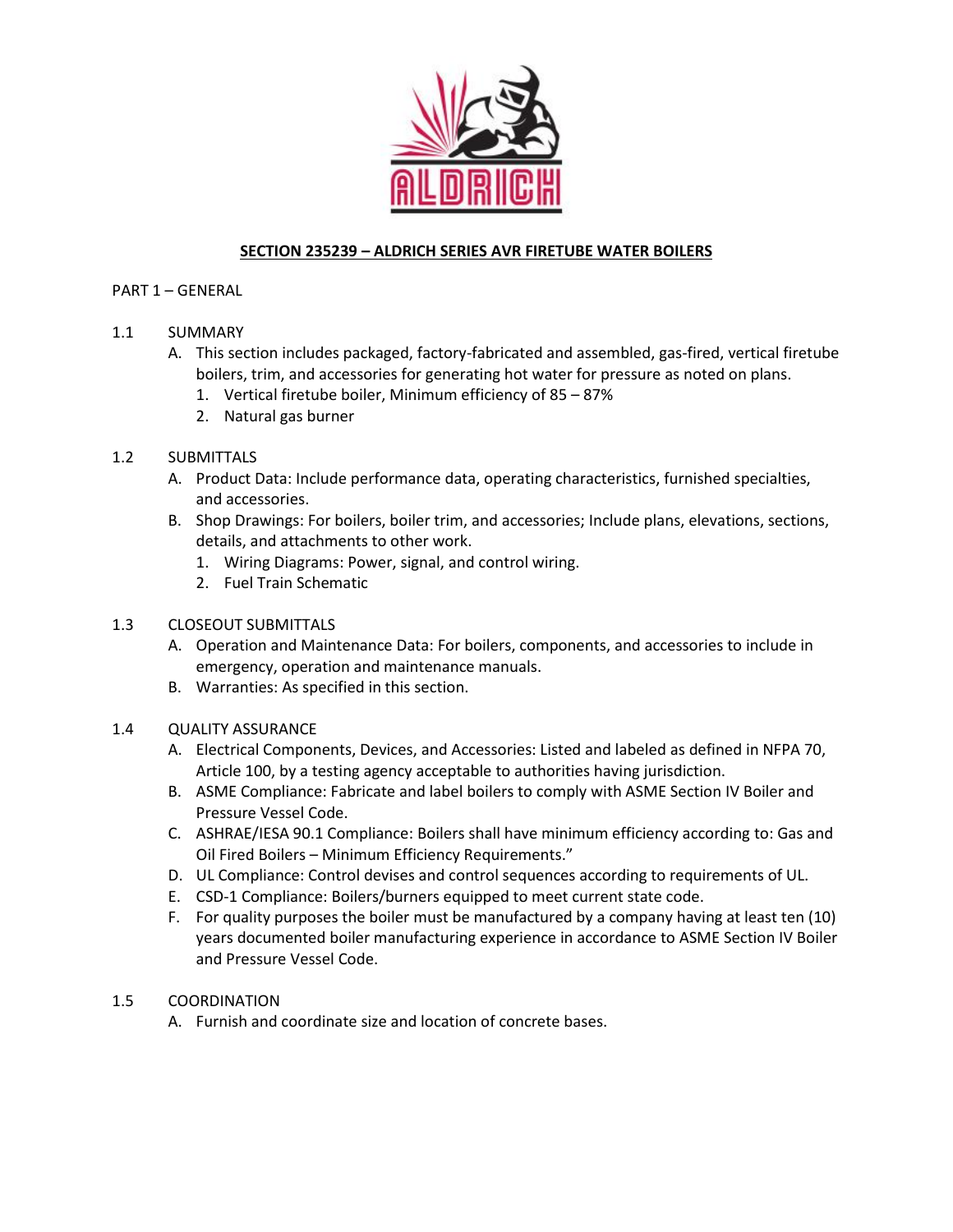### 1.6 WARRANTY

A. Special Warranty: Manufacturer's standard form in which manufacturer warrants the Boiler Pressure Vessel for five (5) years pro-rated after date of shipment with the first two (2) years non pro-rated. This warranty is to cover tube leaks and other possible damages to boiler tubes, tube sheets, furnace, and main shell due to thermal shock expansion stresses ("shock"). In additional to the above pressure vessel warranty the burner, trim, and controls are warranted for a period of one (1) year after installation.

### PART 2 – PRODUCTS

### 2.1 VERTICAL FIRETUBE BOILER (AVR SERIES)

- A. Basis of Design Product: Subject to compliance with requirements, provide products as listed:
	- 1. Aldrich Company Manufactured in Wyoming, IL, Model: AVR-
- B. The boiler must be manufactured by a company having at least ten (10) years documented boiler manufacturing experience in accordance to ASME Section IV Boiler and Pressure Vessel Code.
- C. Description: Factory packaged and firetested firetube boiler complete with gas burner, gas train, and controls mounted and wired, skid mounted requiring only supply, return, fuel, drain, electrical and vent connections.
- D. Fabricate base and attachment to pressure vessel with reinforcement strong enough to resist boiler movement during a seismic event when boiler base is anchored to building structure.
- E. Design: Vertical firetube design with steel tubes with a minimum wall thickness of .105". The boilers combustion chamber shall be water jacketed including a water surrounded furnace. Refractory sides or tube sheet protection is not allowed as these reduce the heat transfer. Boiler shall be sealed to permit positive combustion chamber pressure with turbulators installed in the firetubes. Boiler to have a minimum efficiency of 85 - 87%. 85% efficiency for AVR-G/M models and 87% efficiency for AVR-G/E models.
- F. Include the following:
	- 1. Handholes or inspection tappings for water-side inspection.
	- 2. Lifting lug on to of boiler.
	- 3. Minimum 1" drain valve.
	- 4. Tappings or flanges for supply and return connections
- G. Boiler Casing: The external surfaces shall be covered with a minimum of 1" mineral fiber insulation encased within an 18 gauge steel jacket.
- H. Secondary Flow Applications: For secondary flow applications a factory mounted and wired pump shall be sized so that at rated output, the temperature rise through the boiler is less than 50°F. Provide pump isolation valves for applications where glycol is used.

#### 2.2 WATER BOILER TRIM

- A. Boiler to include the following factory mounted/wired:
	- 1. Theraltimeter gauge
	- 2. ASME relief valve
	- 3. Operating control
	- 4. High limit control (Manual Reset)
	- 5. Modulation Control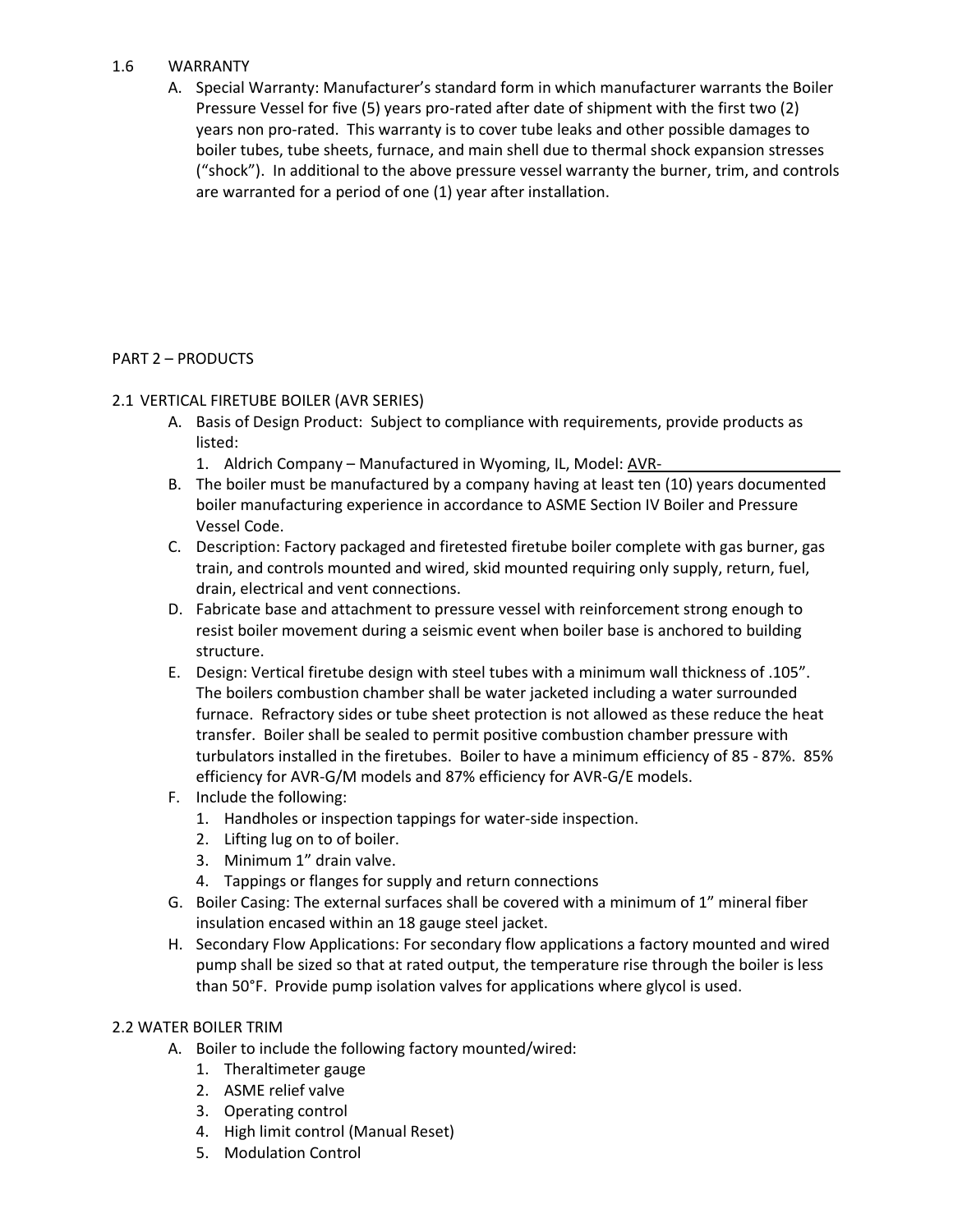- 6. M&M #751-MT Probe type low water cut-off (Manual Reset)
- 7. Stack Damper: Flue stack damper (Manual type)

## 2.3 FORCED DRAFT BURNER

- A. Basis of Design Product: Subject to compliance with requirements, provide products as listed:
	- 1. Riello Model: \_\_\_\_\_\_\_\_\_\_\_\_\_\_\_\_\_\_\_\_\_\_\_\_\_\_\_\_\_\_\_\_with a minimum turndown of 5:1.
- B. Code Compliance: UL, CSD-1
- C. Burner must be factory mounted and wired including burner control panel.
- D. Light Package: Power On, Ignition On, Fuel On, Alarm, Call for Heat
- E. Quick Connect Wiring of Burner and Gas Train: Burner to include factory wired burner quick connect wiring. This provides quick and easy removal of the burner and gas train for applications when the burner may need to be shipped loose or removed for rigging purposes. The quick connect system greatly reduces the time required for the installing contractor to remount and make wiring connections.
- F. For AVR-G/M models packaged with Riello RS–M burner modulation is attained with a mechanical cam system.
- G. For AVR-G/E models packaged with Riello RS-E burners the burners are to include a Siemens LMV linkageless modulation system consisting of independent servo motors to manage the airfuel ratio.
- H. Blower: Forward-curved centrifugal fan integral to burner, directly driven by motor.
- I. Gas Train: Control devices shall comply with requirements in ASME CSD-1 and UL. Gas train to include pilot shut-off valve, regulator, pilot solenoid valve, intermittent electric spark pilot ignition with 100 percent main valve and pilot safety shutoff with electronic ultra violet supervision of burner flame (flame rod not acceptable).
- J. Main Gas Train: Factory piped and wired (may be removed for shipment as a complete assembly for protection), main gas regulator, main gas safety shut off valve, secondary gas safety shut off valve, isolation valve(s) with test cock(s), high and low gas pressure switches.

#### 2.4 SOURCE QUALITY CONTROL

A. Test and inspect factory-assembled boilers, before shipping according to ASME Boiler and Pressure Vessel Code.

#### PART 3 – EXECUTION

#### 3.1 EXAMINATION

- A. Before boiler installation, examine roughing-in for concrete equipment bases, anchor bolt sizes and locations, and piping and electrical connections to verify actual locations, sizes, and other conditions affecting boiler performance, maintenance, and operations.
	- 1. Boiler locations on drawings are approximate. Determine exact locations before roughing-in for piping and electrical connections and consult mechanical engineering Project Manager for approval prior to proceeding.
- B. Examine mechanical spaces for suitable conditions where boilers will be installed.
- C. Proceed with installation only after unsatisfactory conditions have been corrected.

## 3.2 BOILER INSTALLATION

- A. Equipment Mounting: Install boilers on cast-in-place concrete equipment bases.
	- 1. Coordinate sizes and locations of concrete bases with actual equipment provided.
	- 2. Construct bases to withstand, without damage to equipment, seismic force as required by code.
	- 3. Construct concrete bases 4" high and extend base not less than 6" in all directions beyond the maximum dimensions of boiler unless otherwise indicated.
- B. Install gas-fired boilers according to NFPA-54.